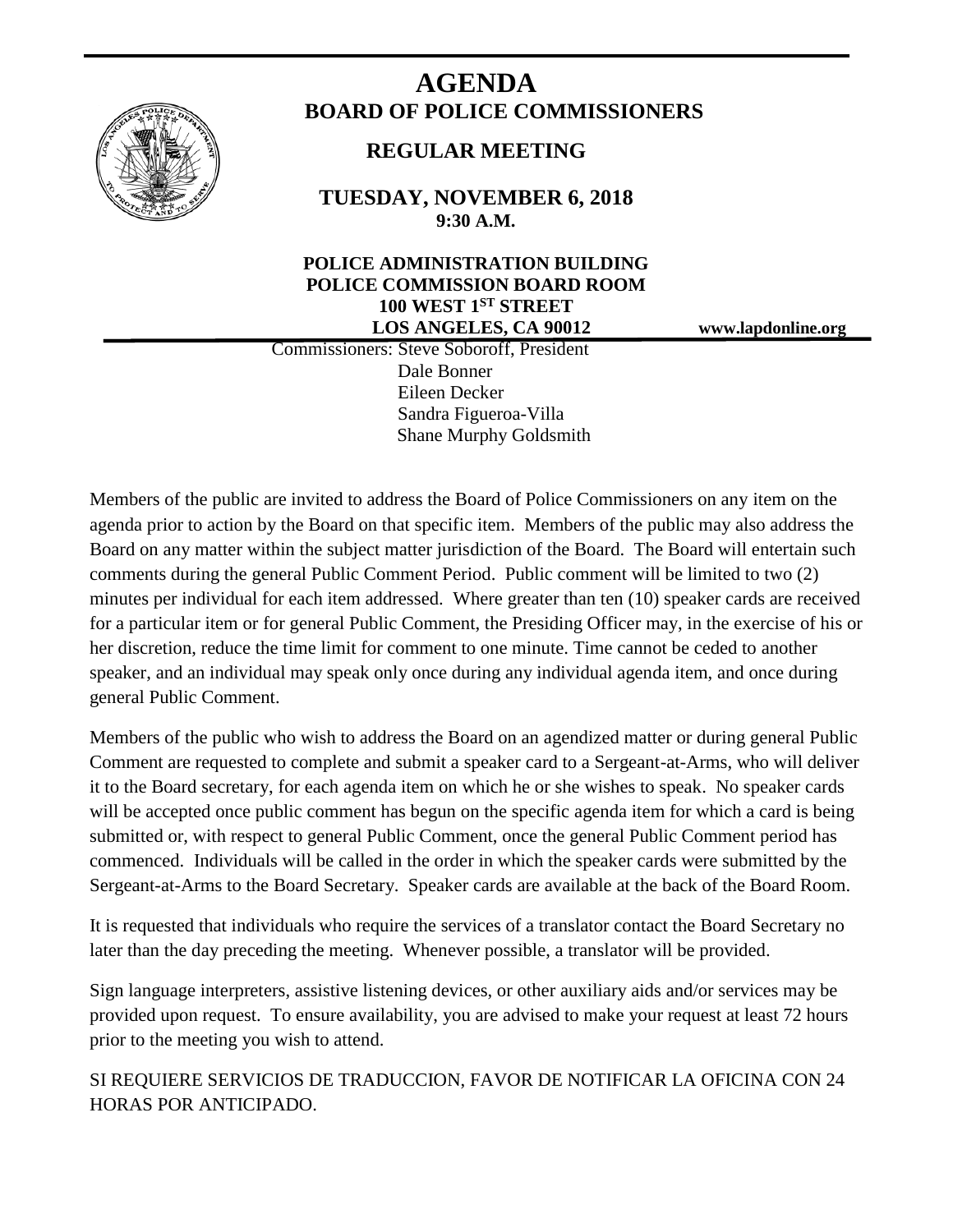#### 1. **ELECTION OF VICE-PRESIDENT**

#### 2. **CONSENT AGENDA ITEMS**

A. DEPARTMENT'S REPORT, dated November 1, 2018, relative to the donation of a canvas painting, valued at \$20.00, from Miss Lior Shily, for the benefit of Pacific Area, as set forth. **IBPC #18-0366**]

Recommendation(s) for Board action:

APPROVE the Department's report and ACCEPT the donation.

B. DEPARTMENT'S REPORT, dated November 1, 2018, relative to a monetary donation totaling \$2,710.00 from various donors *(\$960.00 from the Los Angeles Dodgers, LLC., and \$1,750.00 from Century City Mall, LLC.)* to be utilized for food and recreational activities and events for the benefit of the West Los Angeles Area Cadet Program, as set forth. **IBPC #18-0367]** 

Recommendation(s) for Board action:

APPROVE the Department's report and ACCEPT the donation.

C. DEPARTMENT'S REPORT, dated November 1, 2018, relative to a monetary donation totaling \$3,180.00 from various donors *(\$600.00 from the Los Angeles Philharmonic Association, and \$2,580.00 from the Los Angeles Dodgers, LLC.)* to be utilized for food and recreational activities and events, for the benefit of the Olympic Area Cadet Program, as set forth. **IDPC #18-0368** 

Recommendation(s) for Board action:

APPROVE the Department's report and ACCEPT the donation.

D. DEPARTMENT'S REPORT, dated November 1, 2018, relative to the donation of communications equipment and simunition rounds, valued at \$9,850.56, from the Los Angeles Police Foundation, for the benefit of Emergency Services Division, as set forth.

[\[BPC #18-0369\]](http://www.lapdpolicecom.lacity.org/110618/BPC_18-0369.pdf)

Recommendation(s) for Board action:

APPROVE the Department's report and ACCEPT the donation.

#### 3. **REGULAR AGENDA ITEMS**

A. DEPARTMENT'S REPORT, dated October 31, 2018, relative to the Department-Wide Vice Audit (AD No. 17-018), as set forth. [\[BPC #18-0370\]](http://www.lapdpolicecom.lacity.org/110618/BPC_18-0370.pdf)

Recommendation(s) for Board action:

APPROVE the Department's report.